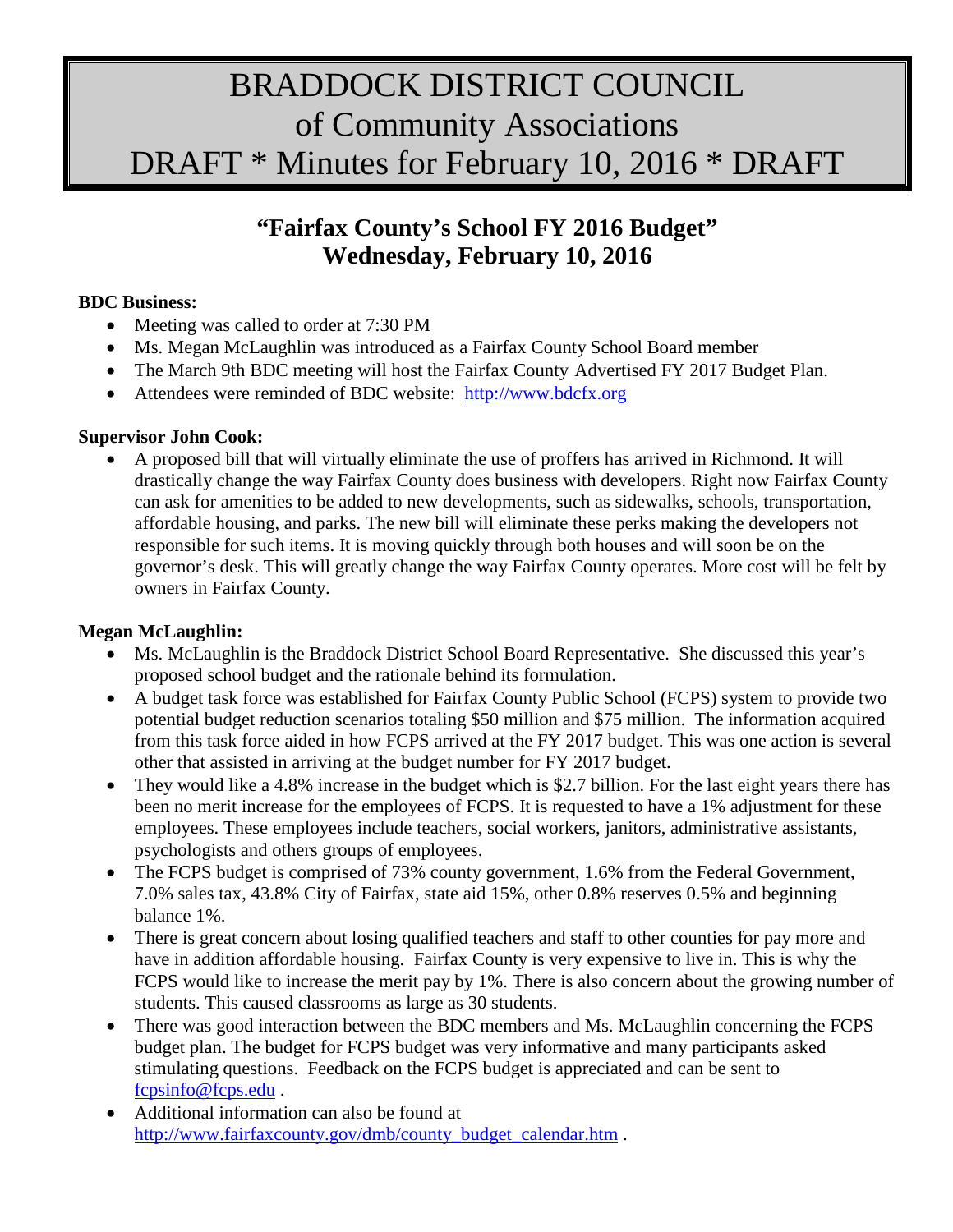#### Braddock District Council of Community Association, Inc Treasurer's Report 2015 - 2016 Budget

#### February 10, 2016

The following is a summary of activities on the 2 funding programs of the Council:

|                                | <b>BDC Fund</b>                                                                             |                              |            |                |                 |
|--------------------------------|---------------------------------------------------------------------------------------------|------------------------------|------------|----------------|-----------------|
| Balance May 13, 2015           |                                                                                             |                              |            | \$4,556.85     |                 |
|                                | 12 memberships paid in July /December for 2015/16                                           |                              | \$500.00   |                |                 |
|                                | 7 memberships paid in February for 2015/16                                                  |                              | \$345.00   |                |                 |
|                                | Total 29 membeships paid (2014/2015)                                                        | \$1,531.00                   |            |                |                 |
|                                |                                                                                             |                              | \$845.00   |                |                 |
| Expenses                       |                                                                                             |                              |            |                |                 |
|                                | <b>Best of Braddock</b>                                                                     |                              |            |                |                 |
|                                | 7/8/2015<br>Red, Hot and Blue                                                               | \$798.35                     |            |                |                 |
|                                | 7/8/2015<br>Cake                                                                            | \$126.00                     |            |                |                 |
|                                | 7/8/2015 Misc                                                                               | \$16.36                      | \$940.71   |                |                 |
|                                | 12/15/2015 Aging in Place refreshments                                                      |                              | \$53.12    |                |                 |
|                                | 1/14/2016 Get well gift for Secretary                                                       |                              | \$56.60    |                |                 |
|                                |                                                                                             |                              | \$1,050.43 |                |                 |
| Balance                        | February 10, 2016                                                                           |                              |            | \$4,351.42     |                 |
|                                | Per action of the Braddock District Council at the meeting on June 10, 2015, the balance of |                              |            |                |                 |
|                                | \$1024.96 in the Braddock Road Beautificaton fund was transferred and merged with the       |                              |            |                |                 |
|                                | balance of \$111.72 in the Mary Read Memorial fund for continuing update of the site.       |                              |            |                |                 |
|                                | <b>Mary Read Memorial</b>                                                                   |                              |            |                |                 |
| Balance                        |                                                                                             |                              |            | \$1,136.68     |                 |
|                                |                                                                                             |                              |            |                |                 |
|                                | <b>Total Checking Account Balance</b><br>February 10, 2016                                  |                              |            | \$5,488.10     |                 |
|                                |                                                                                             | <b>BUDGET FOR 2015 /2016</b> |            |                |                 |
|                                |                                                                                             |                              |            | <b>ACTURAL</b> | <b>PROPOSED</b> |
|                                |                                                                                             | <b>BUDGET</b>                |            | <b>FOR</b>     | <b>BUDGET</b>   |
|                                |                                                                                             | 2014/2015                    |            | 2014/2015      | 2015/2016       |
| Balance at beginning of year   |                                                                                             |                              |            | \$3,355.29     | \$3,616.14      |
|                                | 2014-2015 dues Collected*                                                                   |                              | 28         | \$1,531.00     |                 |
|                                | 2015 - 2016 dues Collected                                                                  |                              | 19         |                | \$845.00        |
|                                | 2015 - 2016 dues Projected                                                                  |                              | 21         |                | \$1,355.00      |
|                                | $[@$ average of \$55}                                                                       |                              | 40         |                | \$2,200.00      |
|                                | Total funds available                                                                       |                              |            | \$4,886.29     | \$5,816.14      |
|                                | Information Forum                                                                           | \$300.00                     |            |                | \$100.00        |
|                                | Legislative Forum                                                                           | \$200.00                     |            | \$137.64       | \$200.00        |
|                                | State Corp. Commission                                                                      | \$25.00                      |            | \$25.00        | \$25.00         |
|                                | Best of Braddock                                                                            | \$1,350.00                   |            | \$940.71       | \$1,300.00      |
|                                | Web-site (two year payment)                                                                 | \$150.00                     |            | \$166.80       |                 |
|                                | New Initiatives for 2015-2016                                                               |                              |            |                | \$300.00        |
|                                | Administratrive cost                                                                        |                              |            |                |                 |
|                                | (including mailing and printing)                                                            | \$250.00                     |            |                | \$250.00        |
|                                | Total expenses                                                                              | \$2,275.00                   |            | \$1,270.15     | \$2,175.00      |
|                                |                                                                                             |                              |            |                |                 |
| Projeted BDC Balance August 31 |                                                                                             |                              | \$3,616.14 | \$3,641.14     |                 |

\* 2014-2015 average dues per member -\$55 / 2015-2016 Projected 40 members @ \$55

Submitted by: Thomas B McDonald, Jr. Treasurer February 10, 2016